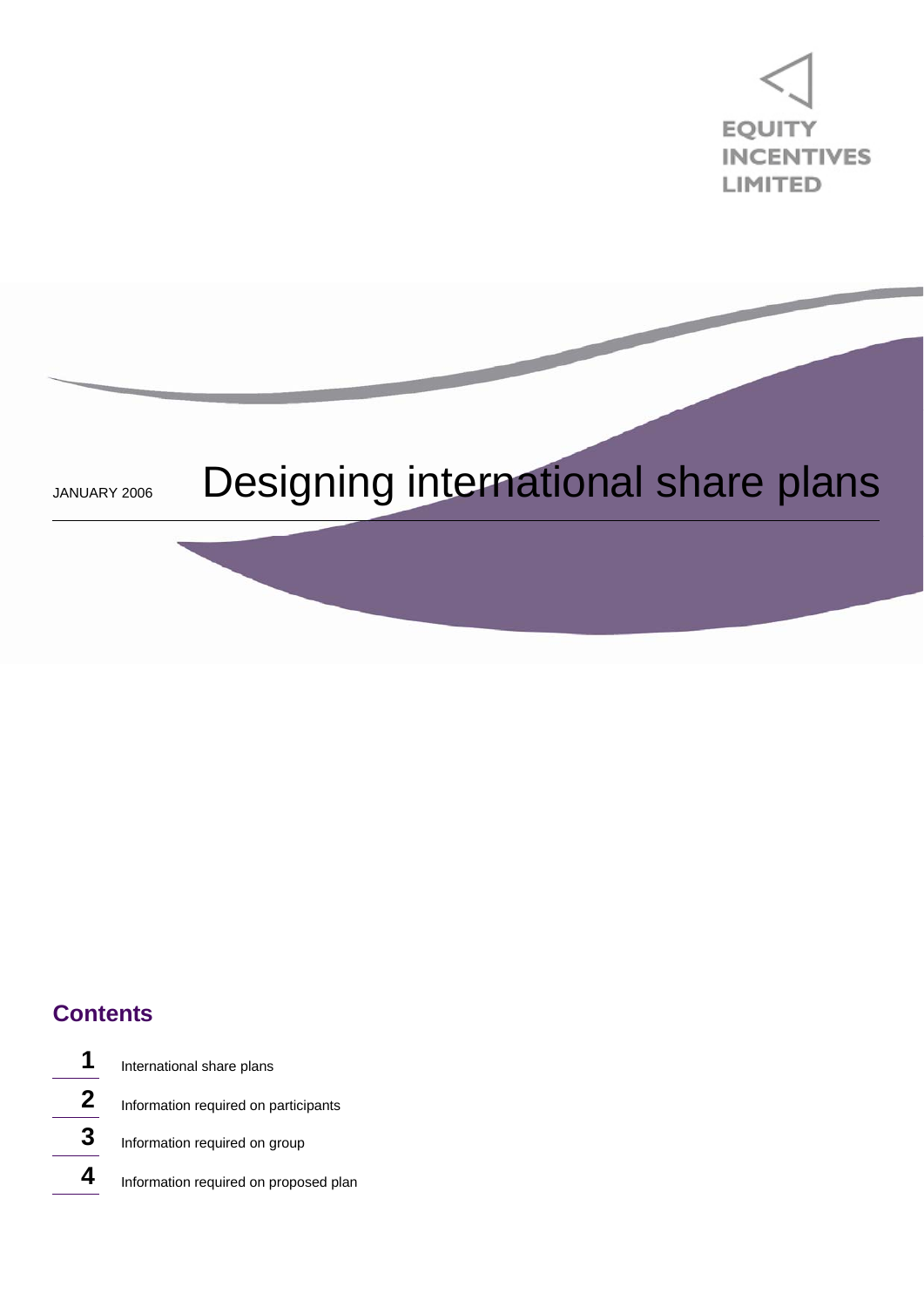## **Designing international share plans**

#### **Introduction**

More and more companies, private as well as quoted, are extending their share plans internationally. However, it can be a complex procedure, and many issues will need to be taken into account:

- Tax advantages in one jurisdiction will not exist in other jurisdictions.
- There are strict regulations governing share plans in many territories, e.g. the requirement to issue a prospectus, shareholder permissions.
- There may be a need to increase or reduce the level or type of award to correspond with local expectations.

A number of facts should be established before any company makes a decision about an international share plan, and before starting on the complex design stage of a particular share plan.

#### **Information on participants and existing remuneration arrangements**

- Who are the participants employees, consultants?
- How many participants are there likely to be?
- What jurisdictions do participants work in?
- Are the participants familiar with share plans?
- Are participants full-time or part-time?
- How often do employees transfer between jurisdictions?
- How much do salaries and benefits differ between territories?

### **Information on company/group**

- Where are, if at all, group companies listed?
- What types of shares are available?
- Is the group identity global or regional?
- Who are the companies' major competitors?
- What are the competitors doing in terms of equity incentives and other rewards and remuneration?
- What HR, payroll and data processing resources are available in each territory?
- How independent are group companies?
- Do employees have access to electronic communication systems?

#### **Information on proposed plan**

- What is the purpose of the plan? Is it ownership, participation, recruitment, retention or motivation?
- What are the proposed levels of benefit in relation to existing remuneration?
- Does the company want short, medium or long-term results?
- Will the plan involve discounts to market value?
- Are there any particular local requirements or concerns about equity incentives (e.g. recent local adverse publicity for share plans)?
- What shareholders' permissions exist?